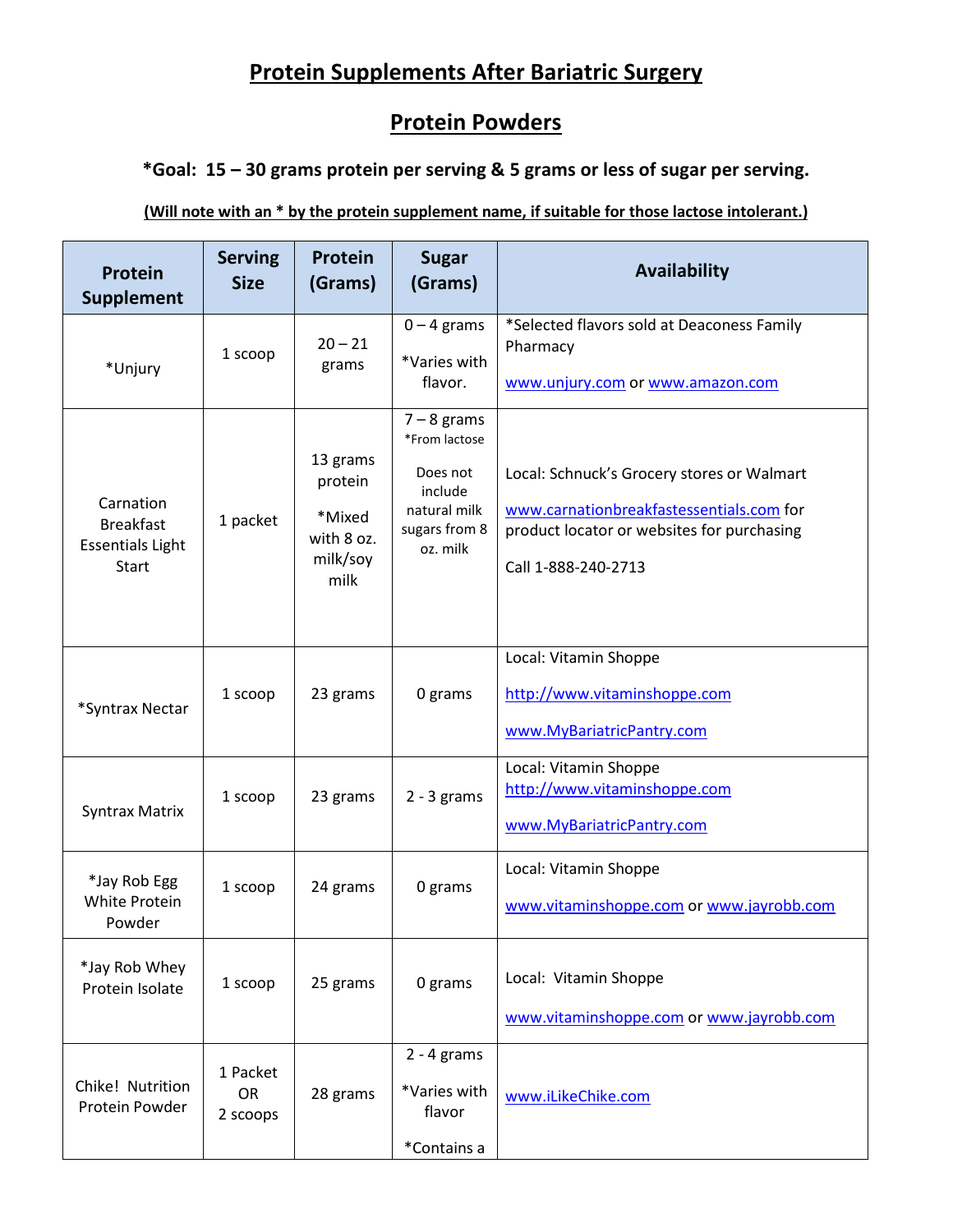|                                                                              |                            |          | small<br>amount of<br>lactose |                                                                                  |
|------------------------------------------------------------------------------|----------------------------|----------|-------------------------------|----------------------------------------------------------------------------------|
| *biPro<br>Whey Protein<br><b>Isolate Protein</b><br>Powder                   | 1 packet<br>OR.<br>1 scoop | 20 grams | 0 grams                       | www.biprousa.com<br>Call 1-877-692-4776<br>*Bariatric cookbook available on-line |
| *Celebrate<br>Protein 20                                                     | 1 scoop                    | 20 grams | $1 - 3$ grams                 | www.celebratevitamins.com<br>or call 877-424-1953                                |
| Jillian Michaels<br>Whey Protein                                             | 1 scoop                    | 15 grams | 3 grams                       | Local: Walmart                                                                   |
| *Bariatric<br>Advantage High<br><b>Protein Meal</b><br>Replacement<br>powder | 1 scoop                    | 27 grams | 0.5 grams                     | www.bariatricadvantage.com<br>or call 800-898-6888                               |

**\*Purchasing options available for many products listed above from other on-line companies or retail stores.**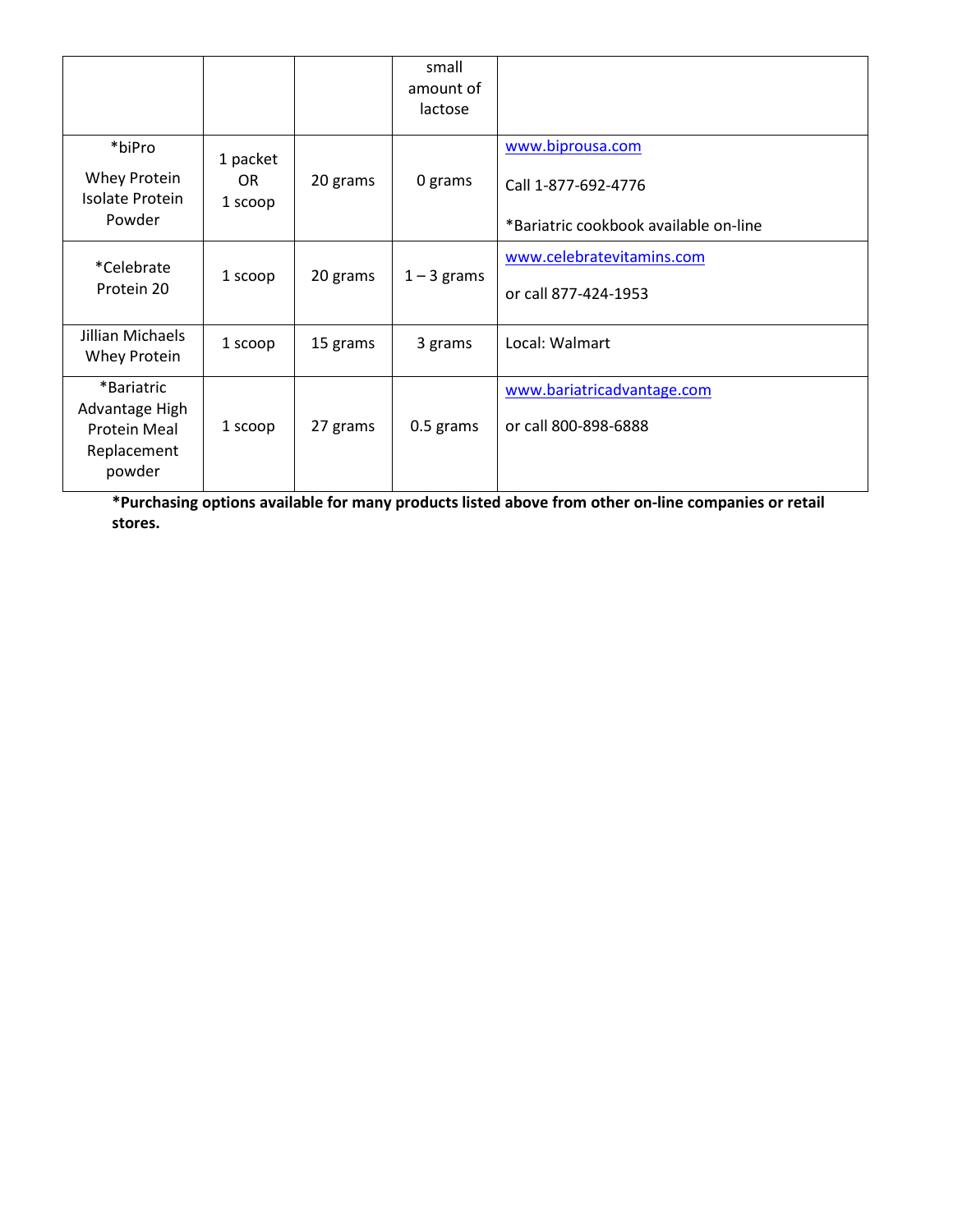## **Ready to Drink Protein Supplements**

## **After Bariatric Surgery**

### **Goal: 15 – 30 grams protein per serving & 5 grams or less of sugar per serving.**

#### **(Will note with an \* by the protein supplement name, if suitable for those lactose intolerant.)**

| <b>Protein</b><br><b>Supplement</b>                                 | <b>Serving</b><br><b>Size</b> | Protein<br>(Grams)    | <b>Sugar</b><br>(Grams) | Availability                                                                           |
|---------------------------------------------------------------------|-------------------------------|-----------------------|-------------------------|----------------------------------------------------------------------------------------|
| *Optisource                                                         | 8 oz.                         | 24 grams              | 0 grams                 | www.nestlenutritionstore.com or call 1-800-422-<br>2752<br>www.amazon.com              |
| *Zero Carb<br><b>Isopure Drink</b>                                  | 8 oz/20<br>oz. bottle         | 15 grams<br>/40 grams | 0 grams                 | Local: Vitamin Shoppe<br>www.vitaminshoppe.com<br>www.MyBariatricPantry.com            |
| *Slim Fast<br>Advanced<br>Nutrition 20<br>Gram High<br>Protein Sake | 11 oz.                        | 20 grams              | 1 grams                 | Select grocery stores and on-line sites                                                |
| *Ensure High<br><b>Protein Shake</b>                                | 8 oz.                         | 16 grams              | 4 grams                 | www.abbottnutrition.com for product locator on-<br>line & in-store                     |
| *OhYeah!                                                            | 14 oz.                        | 32 grams              | 3 grams                 | Local: Vitamin Shoppe<br>www.vitaminshoppe.com<br>www.mybariatricpantry.com            |
| *Premier Protein<br>Shake                                           | 11 oz.                        | 30 grams              | 1 gram                  | Local: Sam's Wholesale Club or Walmart<br>www.walmart.com<br><b>Meijer Superstores</b> |
| *EAS<br>AdvantEDGE<br>Carb Control                                  | 11 oz.                        | 17 grams              | 0 grams                 | www.eas.com for product locator on-line & in-store                                     |
| *EAS Complete<br>Protein                                            | 11 oz.                        | 20 grams              | 4 grams                 | www.eas.com for product locator on-line & in-store                                     |
| *Boost Calorie                                                      | 8 oz.                         | 16 grams              | 4 grams                 | www.boost.com for product locator on-line & in-                                        |